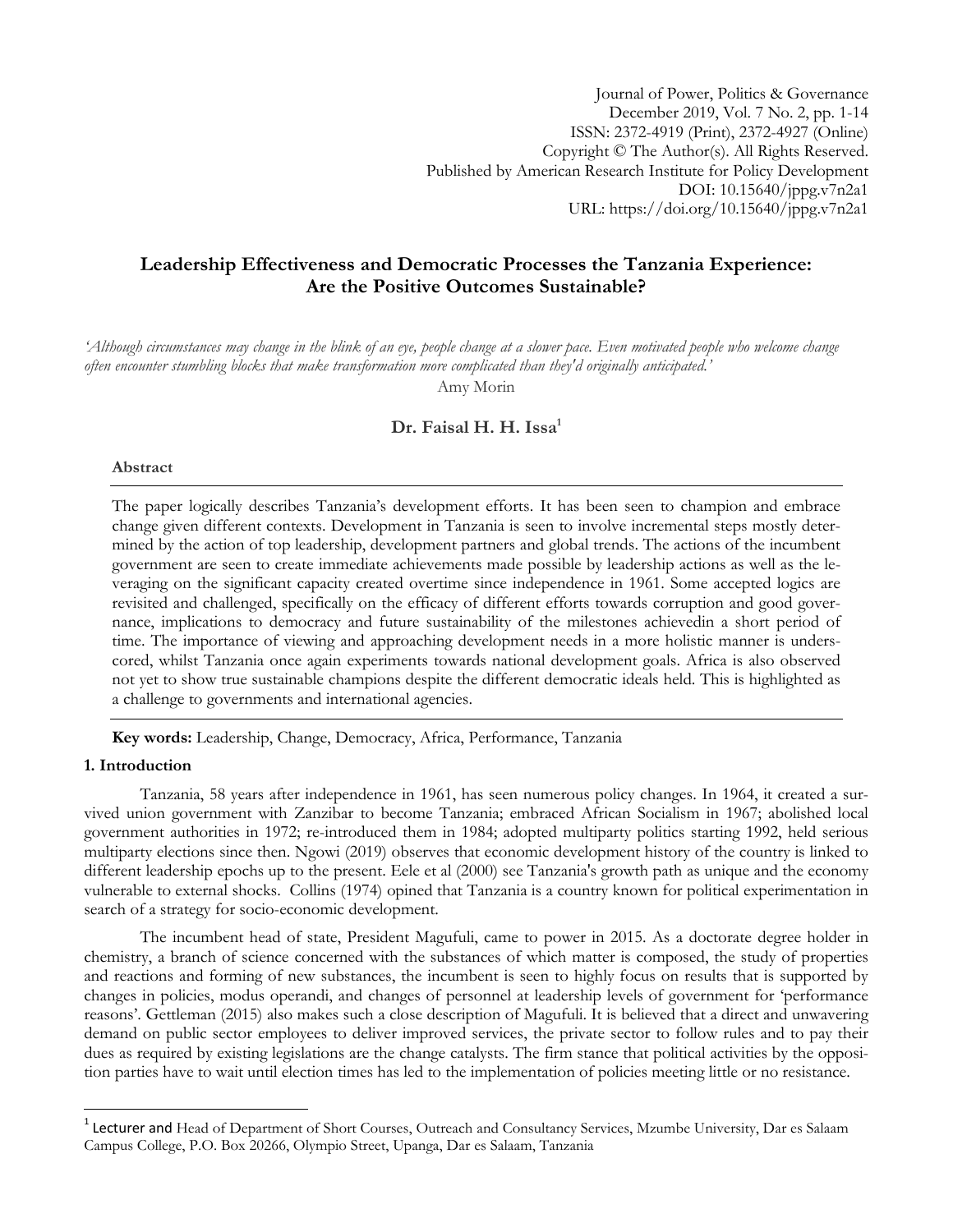Tanzania, since the new government came to power, seems to have changed rapidly.Borrowing the phrase of the Minister for Constitutional Affairs, a seasonal Diplomat, Dr. Augustine Mahiga "… a new culture is emerging in Tanzania that promotes performance and accountability."2.

Some key questions are in order. How supportive to leadership efforts are the basic foundations laid down by the different reform programmes supported by development partners? What has led to positive outcomes in an environment where the reform programmes, as we knew them are less significant? How can the emerging change in culture be consolidated to bring needed change to catapult Tanzania to a different stage in the development process? Discussions on Government performance in developing countries emphasize the importance of systems and structures over actions of top leadership to bring radical changes to the functioning of Governments. The paper is to explore the latter dimension but dwell on the relevance and sustainability of the actions on the long-term.

### **2. The contextual environment**

African scholars have in the past some even today attribute underdevelopment in Africa to colonialism and post-colonial exploitation. Such views are greatly challenged. As quoted in the Guardian in 2014, Obama in 2014 criticized the blames approach and urged African leaders to take responsibility for poverty and underdevelopment in the continent. Similarly, the legendary leader, the father of the nation and the first independent leader of Tanzania, Julius Nyerere, opted in 1967 for socialist policies with the aim of severing the thought to be exploitative umbilical cord. Self-reliance was a common theme that was to bring positive and sustainable socio-economic changes. Some notable achievements were recorded in the case of Tanzania: it avoided coup d"états that were very common in Africa in the 1970s to 1980s; maintained the only surviving Union Government with Zanzibar; successfully overthrew Idi Amin of Uganda; evolved peacefully to become an open economy country and embraced multiparty democracy. Such metamorphosis indicates leadership that attempted to be in sync with global circumstances while ensuring functional state machinery that promoted national unity. McAusland & Ghai (1966) describe Tanzania as a country that has been guided by political reality while opportunity for control and criticism remained open. Anyimadu (2016) agrees that Nyerere"s policies had lasting positive impact for the country.

Tanzania like very few other African countries has seen over the years a stable political environment where its leadership could almost undeterred experiment with new policies and ideas about running a government and bringing development. Ramadhan et. al. (2016) posits that political stability has a positive relationship with economic growth in Tanzania. Anyimadu (2016) while acknowledging stability in Tanzania makes reference to the 2015 close elections and the unsuccessful new constitution referendum and observes that socio-economic progress is necessary for a continued stable political environment. Adefeso (2018) argues that political stability may not lead to positive impact to economic development and corruption.

Over half a century of independent rule, a functioning state machinery not affected by internal strives and coup d"états, see Tanzania as a progressive country in Africa where in the last ten years or so positive economic growth has been witnessed. The Global Economic Progress report (World Bank, June 2019) show Tanzania as one of the highest economic growth rates countries in the continent growing at an average of 6.85% between 2016 and 17. Future prospects after 2018 by both the World Bank"s Economic Progress Report and The IMF World Economic Outlook (April 2019) indicate lower figures. The Minister of Finance in the budget speech of 2019/2020 announced a 7% economic growth rate in the year 2018/2019.

Although, there are debates on the estimates and forecasts, the issue could be how to consolidate previous achievements while moving forward at a greater pace and in the process maintaining sustainable systems and institutions. Notwithstanding noted progress in the social, political and economic arena, one would argue that like most of the African countries of similar experiences, Tanzania cannot yet boast of discernible economic progress that catapults a country to a different level in the global economic standing.

 $\overline{a}$ 

<sup>2</sup> Statement made by Dr. Mahiga after taking the oath televised live on local stations on 4th March 2019 as he was transferred to the Ministry of Constitutional Affairs from the Ministry of Foreign Affairs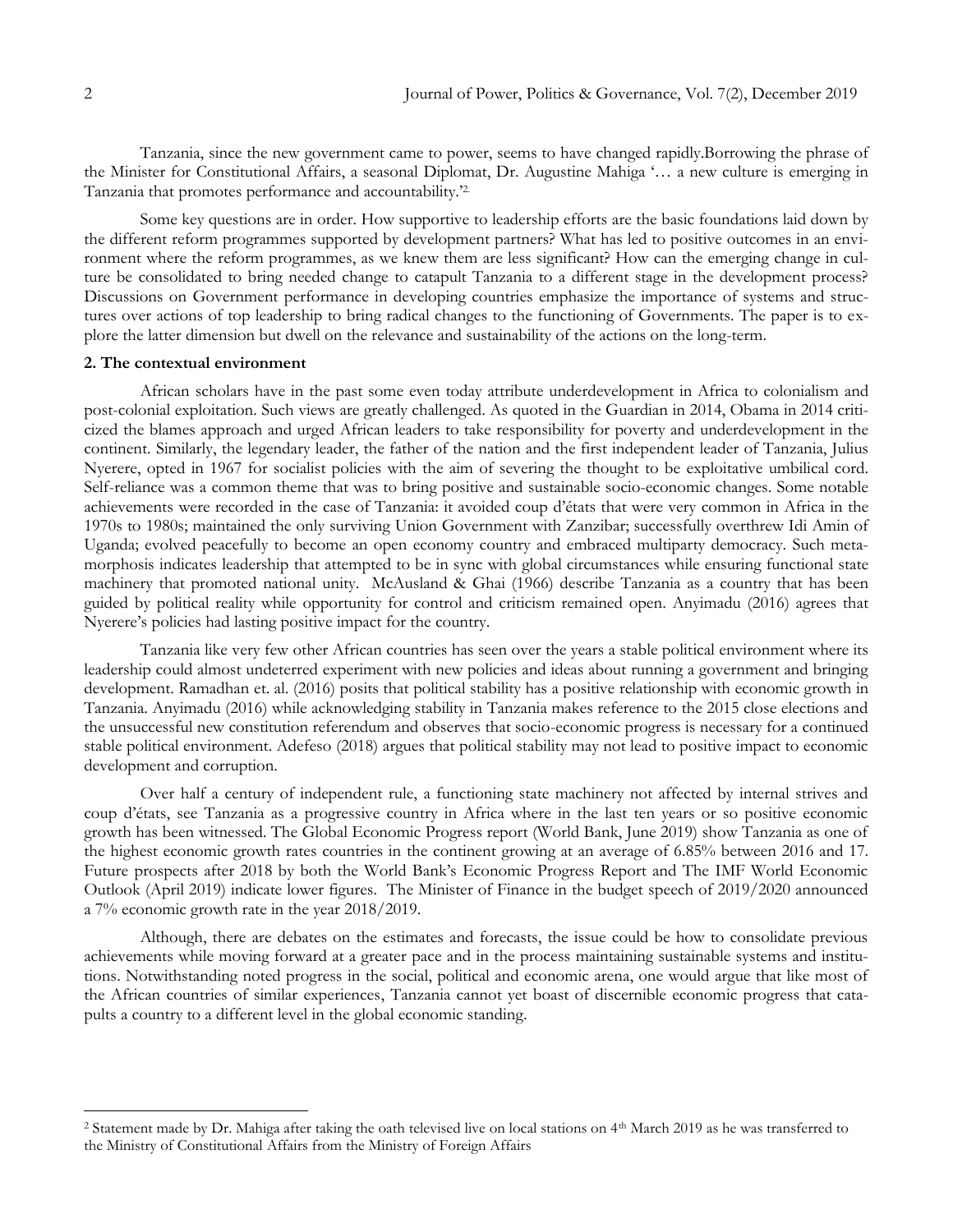#### **3. Institutional capacity development efforts**

As institutions and systems are important for government performance, so are leadership actions. Scholars differentiate between transactional and transformational leadership (Avolio, Bass and Jung, 1997). Since the two do not indicate absolutism, given contexts, leaders may practice both but at different degrees creating a hybrid leadership style. The important concern is that leadership is functional (De Vries at. al., 2016).

The end of the cold war saw changes in international priorities affecting national policies that brought about change of leadership, structural adjustments programs, economic liberalization and multiparty elections in the country. The policy changes in Tanzania brought about new relationships between the national government and the international community. The new relationships sought to promote democratic values, create the pre-conditions for private sector led development including support to institutional building efforts. UN (2010) observes that development that is sustainable is elusive without appropriate governance and public administration institutions. A number of umbrella programmes were initiated and sometimes whole-heartedly embraced by the succeeding national governments. The programmes and projects championed by both the national government and development partners for several decades since the mid 1980s include the Structural Adjustment Programmes (SAPs), Poverty Reduction Strategy (PSRP), Civil Service Reform Programme (CSRP), later referred to as Public Service Reform Programme (PSRP), Business Environment Strengthening Programme (BEST), Legal Sector Reform Programme (LSRP), Public Financial Management Reform Programme (PFMRP) and Local Government Reform Programme (LGRP), etc. (Sundet 2004; Ruguyamheto 2005; Harrison, 2008).

For example, in the efforts to modernize the public service, Issa (2011) lists several instruments and frameworks that were instituted in the public service of Tanzania through the reform programmes to create and promote effective institutions. These included: the performance management model comprising the following: Service Delivery Assessment (SAs), Strategic Plans (SPs), Operational Plans (OPs) and Annual Plans (APs), Medium Term Expenditure Framework (MTEF), Client Service Charters (CSCs) and the Open Performance Review and Appraisal System (OPRAS); Guideline for Complaints and Grievance Handling Systems, Guidelines for Developing and Implementing Client Service Charters; Business Process Reengineering, Organizational Restructuring Manual for ministries, agencies and authorities; Ethics Compliance Framework, Code of Ethics for the Public service, HR Planning Manual, Succession Planning Guide; Record and Archives Management Policy, Records & Archives Management Regulations, Registry Procedures Manual; HIV/AIDS Policy and Guidelines, Guidelines for Managing People With Disabilities in the Public Service, etc. 3

The above list shows that appropriate and needed systems were put in place to guide action in the public service. Performance problem then could have a different cause and cannot be lack of systems and processes. Mamuya (2008) cites accountability and control issues as the Achilles heels of the reforms. Gray (2015) contends that despite the instituted reforms, loose networks operating for self-interests within and outside the formal state institutions promote corruption in Tanzania. Cooksey (2004) postulates that donors mostly address corruption at a general level, they emphasize inputs and processes and not impact. Gray's observation for Tanzania came to be '...analysis of the drivers of corruption implies an approach to political and economic reform that falls far outside the remit of donor-led anticorruption initiatives" (ibid: 402). The change agenda after the 2015 elections got translated into a series of actions and policy directives against corruption and other ills.

### **4. Democracy as a change catalyst**

 $\overline{a}$ 

Mwalimu Nyerere, towards the first multiparty elections in 1995, was widely quoted and made reference to for his words that "the people want change, if they cannot get the change from the ruling party, Chama Cha Mapinduzi - CCM (which he created and led and was in power) they will select another party to bring about positive change"<sup>4</sup> . His words saw, after almost each succeeding national election, increased strength of the opposition except after the 2015 elections. Towards the 2015 elections, the country witnessed some serious defections to the main opposition party that shocked the ruling party.

<sup>3</sup> The list is longer. For other sectors, policies, guidelines, manuals, frameworks etc. are as well numerous.

<sup>4</sup> The speech is available at https://www.youtube.com/watch?v=cJg8bwg2ZX8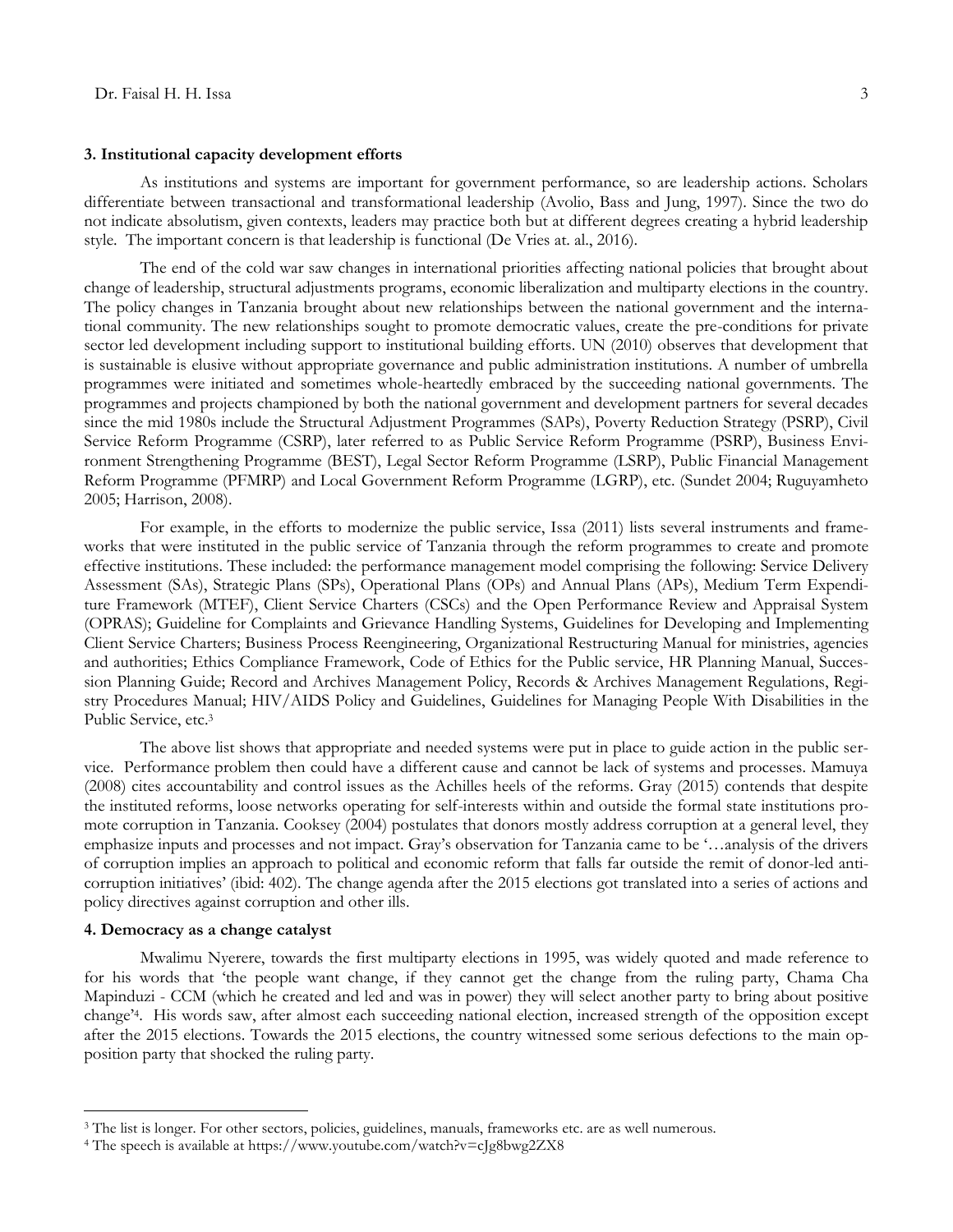It thus chose a serious candidate, believed to mean what he says and to do what he says, to represent CCM in the presidential elections. The change motto *'mabadiliko'* became the slogan in the presidential campaigns of both the opposition and the ruling CCM party. To avoid what Bourgon (2007) indicated as democratic change resulting from declining trust, CCM considered the no–nonsense candidate to lead it in the elections. A win by slightly less than 60% of the votes indicated a serious need for change shown by the electorates.

The development partners played a role in creating the context that brought about the need for change and the close proximity to political change in the country. Their opinions on progress in the reform efforts became negative.Some of the reform efforts, in the years before the elections such LGRP and the PSRP, that were the umbrella reform programmes, received lukewarm support and were challenged as not performing satisfactorily. Anyimadu (2019) observes that development partners wielded some influence on how the corruption problem is handled including the suspension of 700million USD Millennium Challenge Corporation support and budget support. Policy agenda emanate from the actions of the political and social institutions that define meaning and solutions to problems (Birkland, 1997). The anticorruption and clean government agenda thus achieved prominence in the election period and the aftermath.

Election campaigns and public sentiments influence policy (Kingdon, 1995). Anyimadu (2016) points out that the 2015 general elections outcome indicated an obvious need for change that required President Magufuli to deliver on promised changes for Tanzania to achieve its development ambition of becoming a middle- income country by 2025. The efforts also included a stance on political activities after elections. Roland 2014 observes that political institutions can be fast-moving institutions changing quickly nearly overnight when there are revolutionary moments. The incumbent words "Ngoja niinyooshe nchi kwanza" let me straighten the country first and Tanzania "Kwanza" (Tanzania First) reflects the objective to achieve quick wins and to consolidate power.

As institutions and systems are important for government performance so are top leadership actions. As observed, scholars differentiate between transactional and transformational leadership. Where rule obeisance is low there is a case for transactional leadership. Since the two do not indicate absolutism, leaders practice both but at different degrees creating a hybrid leadership style. Though what is going to be more evident depends on maturity of the system in its totality. In the context of Tanzania, respect of rules and laws may have needed to improve.

### **5. Some achievements worth making reference to**

It is important to chronicle some of the achievements under the present government specifically, the recorded changes in performance of public sector organizations and the efforts to fight corruption where evidence is available.

#### **5.1 Institutional harmonization to bring efficiency and to control expenditure**

As earlier observed, the reform programmes implemented since the mid 1980s might have created adequate institutions and institutional mechanisms to support improved public service delivery and to promote private sector growth and wealth creation. There has been thus little need to create new institutions and formal policies and legal frameworks to support government efforts. Very few institutions have been created in the four years of his Excellency"s, President Magufuli"s rule. What has mostly happened is to identify institutions that are not needed in order to promote efficiency and to consolidate services. For example, public owned banks which were financially unstable were made to be departments of some better off banks such as the Tanzania Women Bank (despite the maybe social and political significance of it) and Twiga Bank Corporation one of the oldest but poor performing banks; both were made to be part of the Tanzania Postal Bank (Mirondo, 2018; The East African 2018;) The pension funds owned by government which were previously five were consolidated into two pension funds PSSSF and NSSF, the well performing funds taking control (Chibwete and Mkiramweni, 2018); Reli Assets Holding Company (RAHCO) and Tanzania Railways Limited (TRC) becoming TRC -Tanzania Railway Corporation (Masare, 2017). These were measures to either reduce government expenditure and or for efficiency concerns. Institution that are said to be created to consolidate power at the center and "to control corruption" is TALURA - Tanzania Rural and Urban Roads Agency that now is responsible for rural and urban roads, previously under the mandate of district councils (Chidawali, 2017). RUWASA – Rural Water and Sewage Authority – is also a recent creation aimed to improve efficiency and also increase central control of water development in the country (Machira, 2019).

### **5.2 Increased emphasis on performance and customer centric culture**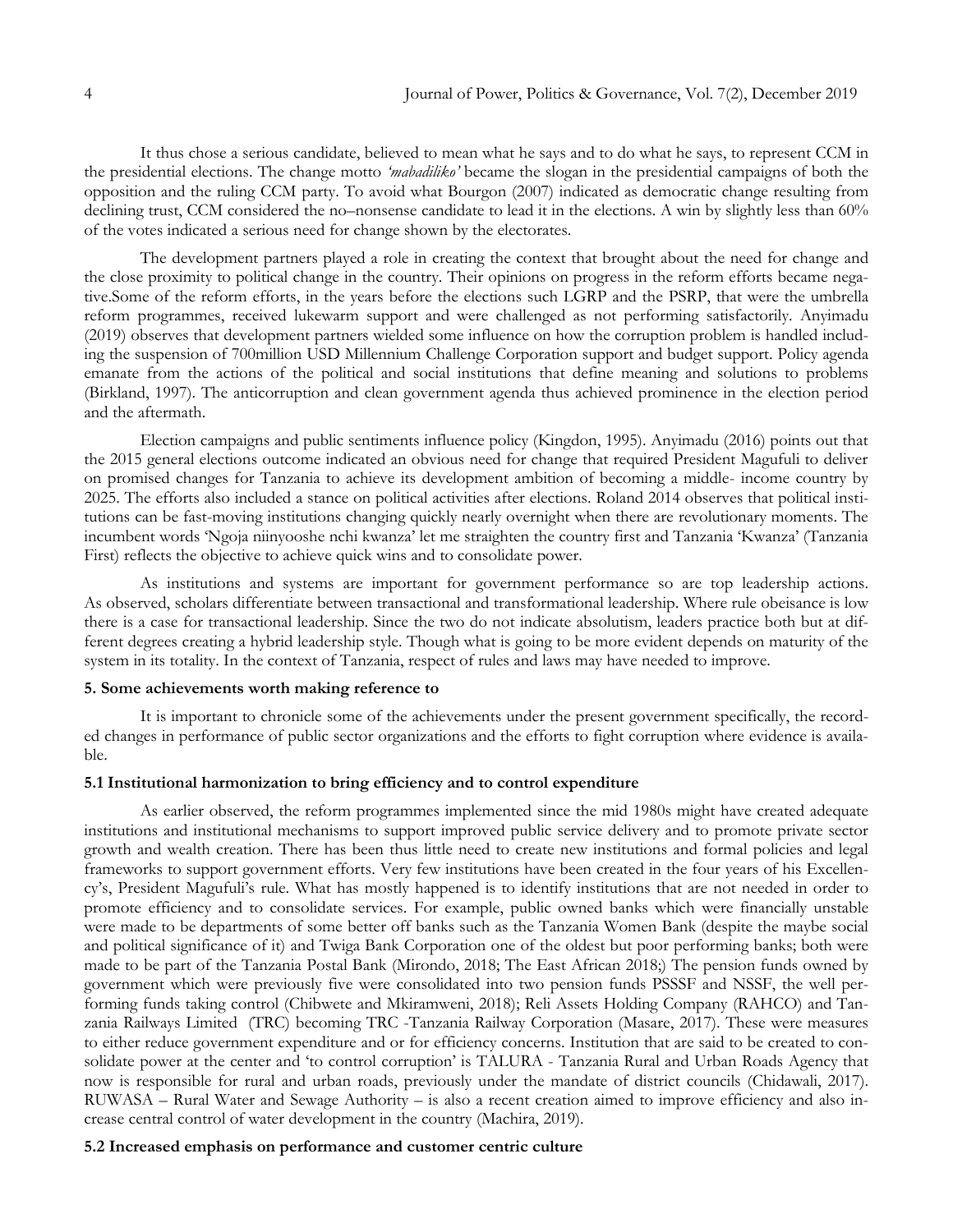$\overline{a}$ 

Public servants at leadership levels were the initial areas of focus of the government. *'Kutumbua majipu'* was a newly re-introduced term. The words literally mean "to open a boil" – figuratively "to remove a troubling agent from the system". Many senior public servants have been removed from their positions and some retired to the extent that very few can consider themselves indispensable or well insulated from the *Kutumbua majipu* actions. The actions were reported widely including in the international media. Thousands of public servants were sacked in a crackdown on government inefficiency and corruption - the number includes of course those without right qualifications and ghost workers (Ngwanakilala, 2016).

As a result, there is a general improvement in social service provision as officials stay at work places and see to the citizens needs<sup>5</sup>. For example, as reported, in the sectors of health, education, water and electricity, service delivery is said to improve since 2014 (Afrobarometer 2018)<sup>6</sup>.

- In the sectors of health, water supply, electricity, and education service delivery appears to improve since 2014. Fewer Tanzanians report difficulties, delays, and paying of bribes.
- The proportion facing difficulties in obtaining health care decreased by 7 percentage points; approval of citizens on government performance rose from 49% to 58%.
- Respondents reporting difficulties in water, sanitation, and electricity, dropped by 15 percentage points, while the paying of bribes fell by more than half.
- 85% found it easy to obtain needed services from public schools, an improvement from 73% in 2014; public approval of government performance increased from 54% to 73%.

# **5.3 Disciplined population: empowering the law enforcing agencies**

Specifically, the Police Force has been empowered and made to enforce laws while promoting among the citizenry the slogan *'fuatasheria bila shuruti'* follow the law without being coerced to do so. In order to remove corrupt and non-performing elements within the force there have been significant changes from the political to middle level leadership in the respective ministry of home affairs and the force itself. Tanzanian's are now more observant of laws – more visibly traffic laws, as traffic offenses mean visible penalties to offenders. Reported traffic cases have declined by 38% within a period of one year from 4,180 cases in 2017/18 to 2,593 cases in 2018/19; in 2018/19, "big" criminal cases reported were 45,574 against 47,236, in 2017/18 (MOHA 2019). In 2017/2018 "big" criminal cases reported were 47,236 against 56,913 reported in 2016/17, a 17% reduction (MOHA 2018).

The head of state in a meeting in Njombe region recently, where some children were killed from which craft actions, told the public that he removed the regional police commander because he had to bring police enforcement from the police headquarters to Njombe to deal with the problem. He there on ordered removal of the district police commander, though pardoned him a while later, and warned that if the problem happens again he will remove other regional leaders (Matandiko and Bwiga, 2019). In such circumstance law enforcement is likely to prevail, as avenues of alternative income outside formal employment are limited to seasoned public officials. Similarly, the anticorruption agency, drug abuse control prevention agency etc. seem to be on their toes to perform or else suffer consequences as actions are taken and publicly reported almost instantaneously (See the Citizen of Monday 10<sup>th</sup> June 2019, where the anticorruption agency publicly announced actions immediately taken after they were ordered).

The 31<sup>st</sup> of June 2019 was announced as the last day plastic carrier bags are to be used. Among a population of 50 million plus, where plastic bags carry everything including freshly cooked soup and fish and chips, there have been no discerned resistance despite the abruptness of the order and unavailability of substitutes (The Citizen of 2nd June 2019).

<sup>5</sup> In some instances, as I observed, doctors get out of offices to collect patient cards and to call them personally for consultations. This new attitude to work in public health services has been very rare or absent in the past.

<sup>6</sup> The Afrobarometer team in Tanzania, led by REPOA, interviewed 2,400 adult Tanzanians in May 2017. Previous surveys were conducted in Tanzania in 2001, 2003, 2005, 2008, 2012, and 2014. Source: Afrobarometer, dispatch no. 271/22 month 2018.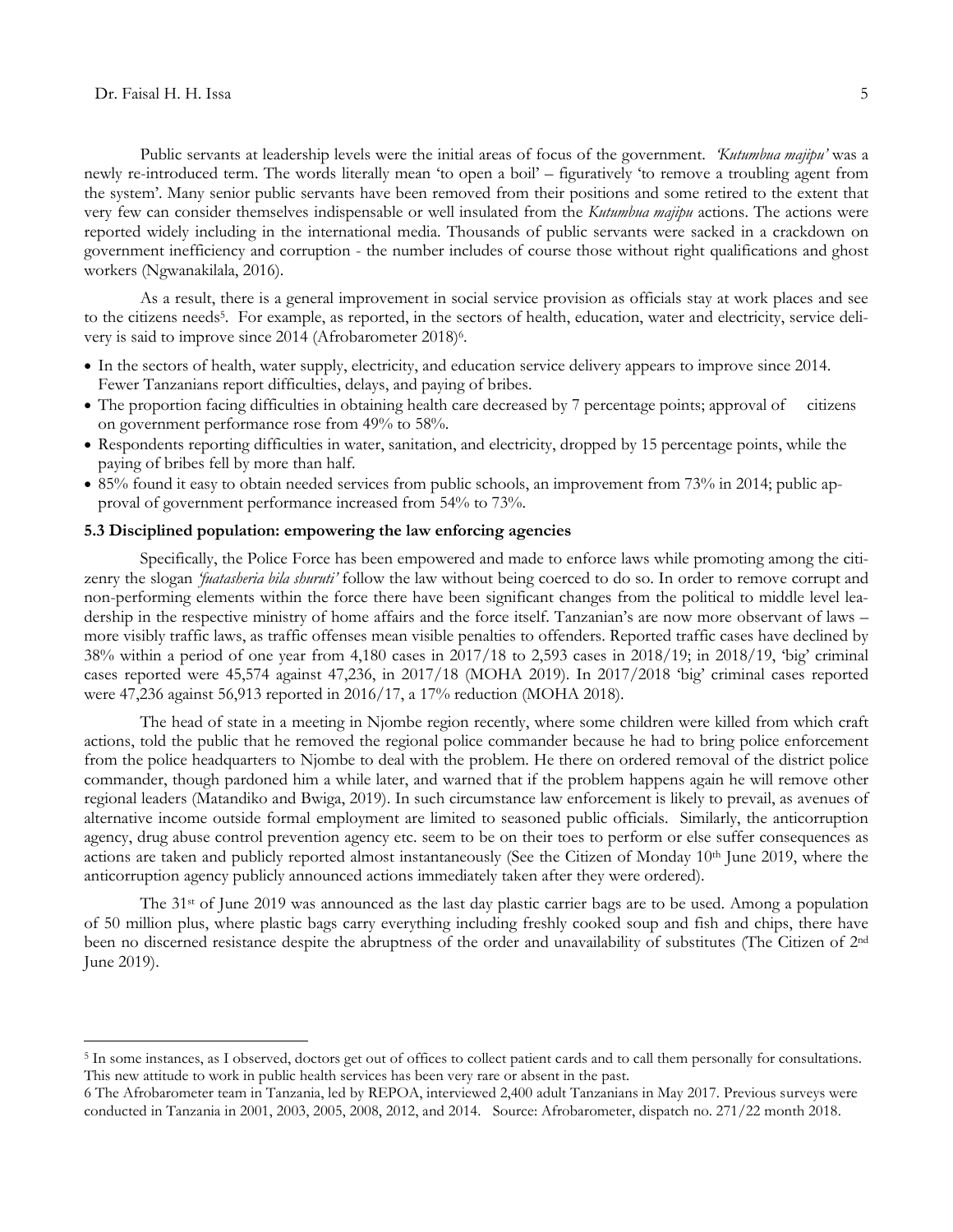WWF on April 11 2019 posted a statement applauding the move and insisted on a total heeding of the ban. Such a system that heeds such a sudden order and whose benefit is not clear to most is reminiscent of the early socialist Nyerere era where orders used to get popular support and popular enforcement.

One could say the country is set for momentous changes depending on leadership capacity and orientation as the people can be described as possibly willing followers. Similar examples abound, of more "responsible" citizens, less use of force and less bargaining before a government directive is followed.

### **5.4 Improvements in revenue collections**

The government coffers has seen significant boost with the coming to power of the fifth phase government. Internal revenue collections, thanks to robust systems in place, developed by different reform programmes and clarity in policy by the present top leadership, have risen significantly in the first year of his Excellency Magufuli"s regime. Domestic revenue collection for central and local government was 15.6 percent of GDP in 2016/17 compared with 14.3 percent in 2015/16 (BOT 2018).

Data for a period of six years show increasing trend in revenue collection and at decreasing rate in the later years. The data below is in Millions Tanzania shillings.





Source: Tanzania Revenue Authority, accessible https://www.tra.go.tz/index.php/tax-collection-statistics

To show change within specific localities, Makubi & Issa (2018) inform that improved integrity and service delivery has led to increased revenue collection in Temeke Tax Region: from 195, 840.12 million Tanzanian shillings (TZS) in 2014 -2015 before the fifth phase government came to power to 308,746.72 million TZS in 2016- 2017 during the fifth phase government tenure<sup>7</sup> . This is an increase of 57.7%.

### **5.5 Improvement in quality of infrastructure built**

Roads, buildings and other constructed infrastructure tend to be of high quality as complaints in quality may mean serious repercussions to responsible officials and contractors including removal from office and prosecutions. It has been reported that traffic congestion in Dar es Salaam while it is a major problem it is a result of inadequate and poor drainage systems (Kiunsi 2013). Drainage failures and road washouts constrain progress in road development. Despite increases in the size of the network, the proportion of roads in good and fair condition has remained the same since 2007 (AFDB, 2013).

 $\overline{a}$ 

<sup>7</sup> 1 US\$ is equal to 2300.50 TZS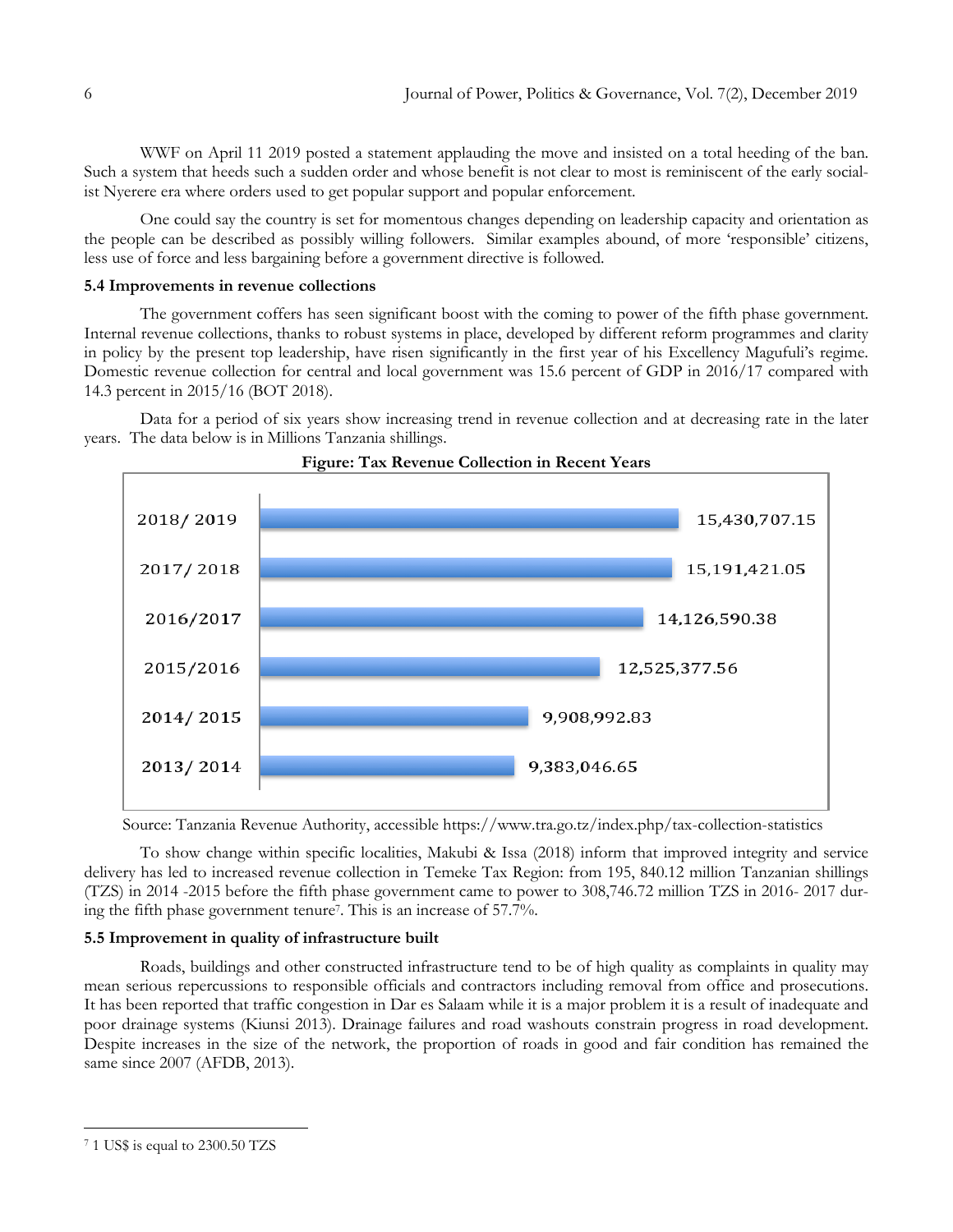Since 2016, the Government has been loudly calling for quality road networks (Nkwame, 2017)<sup>8.</sup> Quite timely, The World Bank approved in 2017, US\$ 130 million for the Tanzania Strategic Cities Project (TSCP) to improve public accessible roads and drainage to benefit eight (8) cities including Dar es Salaam (World Bank 2019). Road infrastructures, as other infrastructures, as can be observed in Dar es Salaam the main commercial city, are now mostly built supported by good drainage systems created. The roads built under this government give indications that they may survive longer; more importantly new standards are set.

### **5.6 Anticorruption drive**

As stated, the coming to power of the incumbent President was supported by the prevailing political climate that needed a change catalyst. For example, with the Tegeta Escrow account scandal – one of the biggest scandals the country has ever faced, those who were thought to be involved were taken to custody and those who received the funds spoke publicly to return the money or to disown their participation in the affair including a denominational private bank (Mirondo, 2017). Transparency International Corruption Index (2018) shows consistent but positive results for Tanzania. In the East African Region, it is now only second to Rwanda as one of the less corrupt countries. Some few years back it was ranked just above Burundi the worst in the region. The Afrobarometer Survey (2017) reports promising results:

- 72%, i.e. 7 in 10 people see corruption to decrease in 2017, compared to only 13% in 2014;
- 71% of Tanzanians said government is fighting corruption well;
- The anticorruption organ the PCCB is viewed to be effective by 83% of Tanzanians;
- Popular perception on corruption has declined in key public institutions: 37% considered the Tanzania Revenue Authority corrupt in 2014 the percentage decreased to 14% in 2017;
- Local and central government officials enjoyed a double digit in public perception of corruption.

The Global Corruption Barometer Africa has Tanzania on the positive extremes: on perception of increase of corruption only 10% making that observation for Tanzania; on perception of government efforts on corruption over 70% recognize positively government efforts (Transparency International, 2019). Tanzania as indicated in the report, is unequaled on the two indices by any of the 37 countries surveyed.

# **5.7 Dividend payment by revenue earning public institutions**

It is for the first time in the country"s history that public institutions that earn income are required by country"s leadership to pay dividend or as suggested face consequences. The relevant legislation requires a 15% of gross income to be surrendered to the central government by public corporations. Most of those institutions had to pay dividends for the first time since their creations and ended up meeting the directives through elaborate publicized ceremonies. The citizen, on Tuesday July 24th 2018, reported that the government received payout of 736.36b TZS that is 586.9% increase from 107.2b TZS in 2013/14 from 43 public corporations, regulatory and executive agencies (Malanga, 2018). Even the about 50 year old Tazama Pipeline owned by both countries, Zambia being the majority shareholder, has declared dividend to its shareholders for the first time in 2018 and paid 682 m TZS to the government of Tanzania (Daily News of 25.5 2018; Lusaka Times of 26.5.2018) and dividend was again paid in 2019. In 2015/16, 13 corporations paid dividends of 119.2 b TZS, in 2018/2019 the number has gone up to 28 paying 497.5 b TZS as of May 2019 (MOF"s Budget Speech, 2019/2020).

# **5.8 Invigorating of the national pride**

 $\overline{a}$ 

Tanzania has been fortunate with its head of states being respected and recognized beyond their terms, either within the country and internationally. Julius Nyerere is considered among the most respected statesmen in Africa, his name being mentioned along the names of Nelson Mandela and Kwame Nkurumah; Alhaji Hassan Mwinyi his successor was the darling of his predecessor and is the darling of his successors. Ruled for ten years as per the constitution, is over 90 years of age, still walks straight and graces many national socio community events. His son is the only son of a head of state who has been cabinet minister and in all three successive governments. He is remembered for his statement in the early 1990s of 'Ruksa' 'everything goes' a word which ushered free enterprise among the people after years of central control of the economy by the government (Brennan et. al. (2007)).

<sup>&</sup>lt;sup>8</sup> Statement by the Prime Minister insisting on quality, reported in the Dailynews of 5<sup>th</sup> May 2017)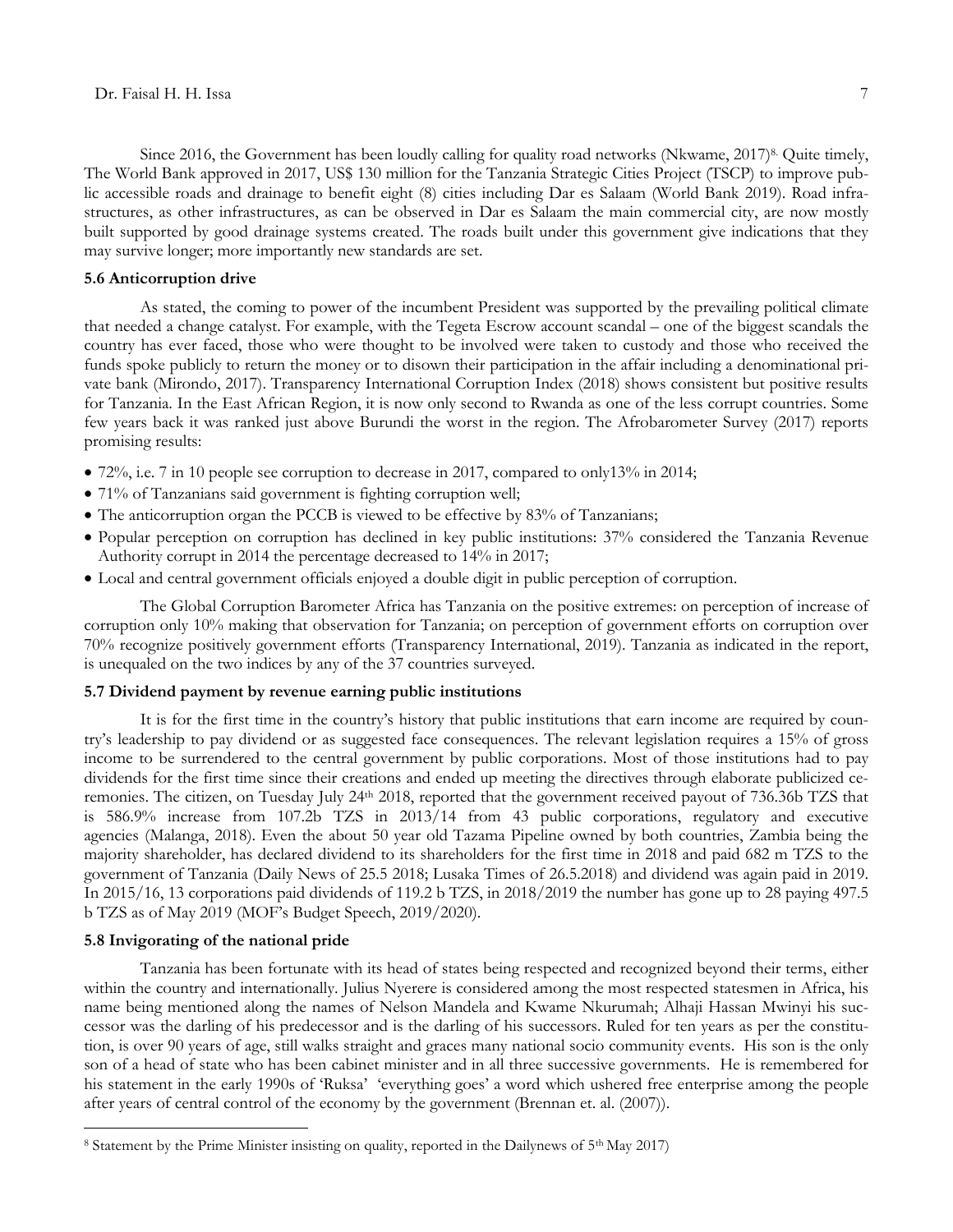Until very recently Mwinyi has graced and climbed Mount Kilimanjaro for the HIV fund-rising events by Acacia owned Geita Gold Mine. Benjamin Mkapa, the third term president elected in a multiparty democratic environment, is a seasoned diplomat and has been involved in the inter-Burundian Dialogue by the East African Community (EAC), his term saw a very friendly relationship with international partners that greatly supported institutional building and national capacity for development (DPG 2007). The Benjamin William Mkapa HIV Foundation initially supported by the Clinton Foundation is since then generously supported by different development partners. Jakaya-Kikwete, a seasonal diplomat, is now an elections observer and has led such missions in Zambia, Nigeria and Southern Africa for the Commonwealth and AU (Lusaka Times July 19th 2016; The Commonwealth 2019; AU May 8th 2019). The incumbent, soon after coming to power, his actions and statements got international attention and Africans in many countries portrayed the now called the "Bulldozer" as the example of the needed leadership in the continent.

President Magufuli, with the Tanzania first policy approach, serious fights on corruption and embezzlement, though not a diplomat in profession has been able to change the geopolitical environment in the region. Tanzania is a country at center stage again, that is friendly with Rwanda and Malawi, ending some tensions; it was also possible for Tanzania to compete successfully for the pipeline following oil discoveries in Uganda to pass through Tanzania. Tanzania has now, after many years, a national flag carrier back in the skies and a new modern standard gauge railway line along the old central railway line route being built. The Economist article of June 6<sup>th</sup> 2019 accepts that the mega projects are morale boosting for Tanzanians. Tanzania seems to be considered now as a serious nation in the fight against corruption and promotion of national interests after successful negotiations with mining companies.

### **6. The future of democracy and prosperity**

Scholars and institutional think tanks agree that democracy can support progress. But fail to agree that democratic processes are the only means for sustainable progress. The chicken and egg situation also arises (Kim and Heshmati, 2017; Burkhart and Lewis-Beck, 1994; Jaunky, 2013; Kisangani, 2006; Barro, 1996; Lipset 1959). In Tanzania, change in leadership overtime has been smooth. New leadership is seen to work on problems inherited that required, sometimes, significant policy changes. Mwinyi had to bring about free enterprise and ushered pluralist democracy; Mkapa liberalized the economy and promoted institutional building; Kikwete had to solve energy problems and the effects of droughts before promoting economy boosting policies; Magufuli was faced, as seen, by a populace that needed change and which has become intolerant to corruption.

The incumbent government had to show it means to bring change in an environment where most of the needed institutions and institutional capacities were present. The Tanzania Revenue Authority, for example was created in 1995 established by Act of Parliament No. 11 of 1995. It was initiated during Mwinyi"s government and made operational during Mkapa's government. During Kikwete's government the EFD machines were introduced to improve revenue collection but were highly resisted by business people (Casey & Castro, 2015; Eilu, 2018). Magufuli's regime took a no nonsense approach and EFD"s became more acceptable and revenue collection increased.

In the same vein, an anticorruption Squad was created in Tanzania in 1974 during Nyerere's term; it was restructured in 1991 during Mwinyi's term, to the Prevention of Corruption Bureau (PCB); in 2007 during Kikwete'sterm, the PCCB seen today was created adding 20 offences over four in the previous legislation (PCCB Act of 2007)<sup>9</sup>. This shows that most governments saw a need to strengthen the institution. What was logically important was to make the institution work and that seems to be the case with the present administration.

Policy implementation in Tanzania is said tobe constrained, among others, by poor oversight, poor coordination of efforts, inadequate resources, donor dependence, corruption, low community participation and ownership, poor infrastructure, etc. (Action Against Hunger, 2017; OECD, 2013; Kamuzora and Gilson 2007). There have been moments when local scholars and politicians asserted that Tanzania develops policies and create relevant institutional frameworks that lead to limited outcomes.<sup>10</sup>

 $\overline{a}$ 

<sup>9</sup> See also the Tanzanian Affairs, New Anti-Corruption ACT. Available at: https://www.tzaffairs.org/2007/09/new-anticorruption-act/

<sup>&</sup>lt;sup>10</sup> See observations in the Citizen of 26. 09.2018 'Why Tanzania fails to industrialize despite multitude of policies?'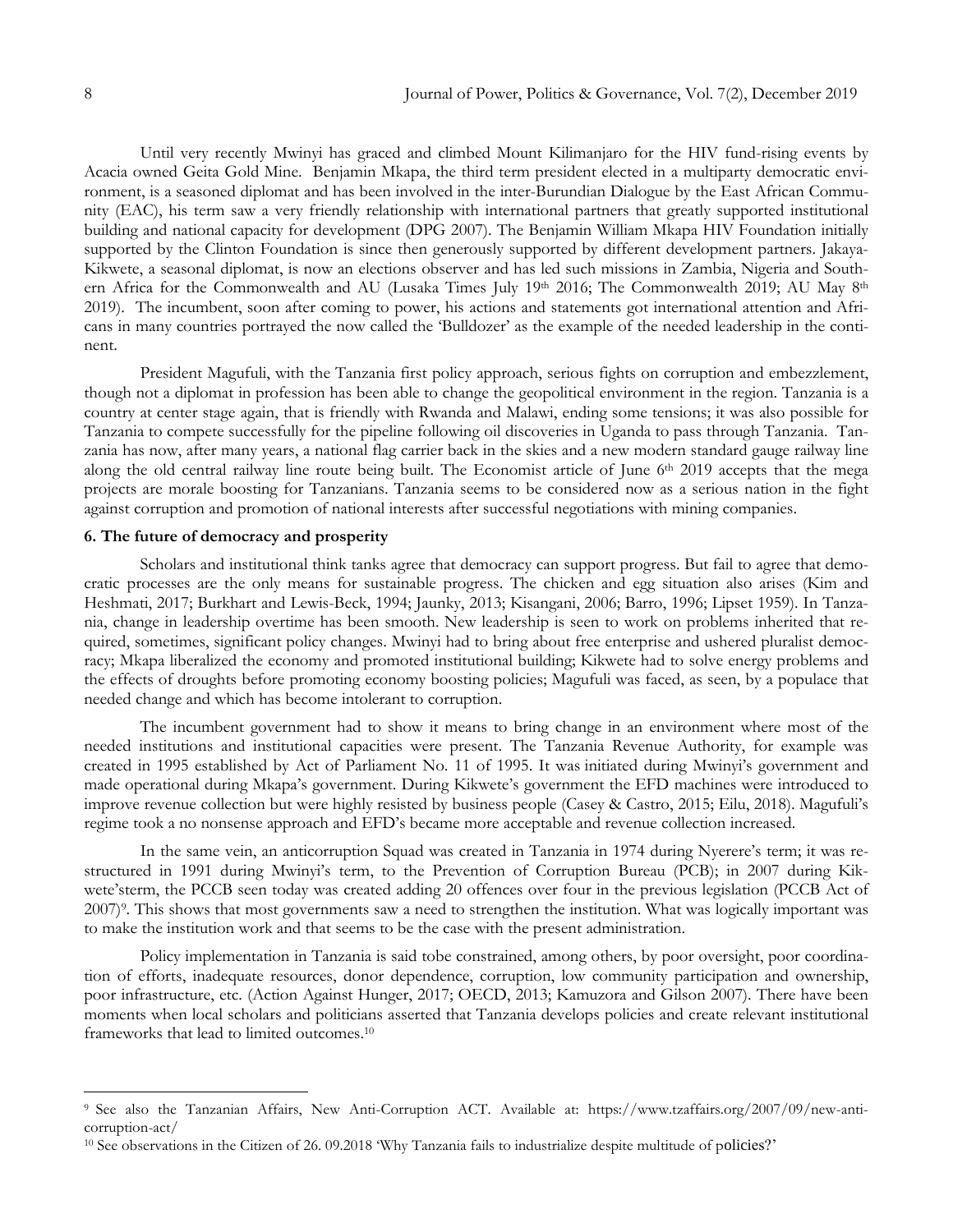Without challenging incumbent governments through democratic processes, Africa has not shown significant progress. Where democratic processes face challenges, we see some progress. Where vibrant democracies exist we have seen as well some progress. We have, however, not seen Africa leapfrogging and positive change being sustainable where democratic processes are encumbered. Likewise, where democracies flourish, there is less evidence that democracy has catapulted countries significantly in the political, economic and social spheres to indicate no possibilities of regression to old conditions or worse off. Whatever progress Tanzania is achieving has to be sustainable. Kim and Heshmati (2017:2) pose a question that "Is East Asia"s experience an exception in the relationship between economic growth and democracy?" Some few examples of some positive changes within Africa can be given. But they mirror not what happened for the East Asian Countries and China, where discernible progress has been seen over several decades of stable focused political environments in robust democracies and otherwise.

Democracy as known in the country is going through some changes. The opposition is now weaker than ever before. Opposition members of parliament resign and seek the same seats but now as ruling party candidates; some senior opposition party leaders seem to happily accept, as individuals, leadership positions in the government. Development partners seem to have lesser profound influence on local issues. Though, recently, the Statistics Act has seen revision by the Tanzanian Parliament to remove unfavorable clauses limiting freedom in sharing information (Oluoch, 2019).

It is possible that the opposition in Tanzania is facing temporary challenges - following conditions that circumstances have created –, it may however be able to consolidate itself to become again a force to reckon with even though it does not grasp power in the near future. Very recently, the court ruled in favor of the opposition that it is unconstitutional to have members of political parties to be returning officers during elections.

This move by the court, while unprecedented, is indicative that the country is empathetic to democratic ideals. De Vries at. al., (2016) conclude that check and balances are necessary for effective leadership in Africa. The current circumstances facing the opposition may require a change of strategies given contexts. For example, deciding how effectively to support the anticorruption and other considered positive measures so as to be in the limelight again while waiting for a window of opportunity. Rightly, IDEA (2017) describes democratic resilience to encompass four elements: Flexibility, Recovery, Adaptation and Innovation.

The national government has to have the interest of consolidating and sustaining the positive outcomes. KARP & HELGØ (2008) observed that leadership of the people is often the challenge to effective change. There is a future challenge. As initially energized capacities are utilized, different efforts are needed to spur creativity and innovative efforts that are catalytic to make the country progress faster. Without a significant progress becoming visible over the medium term a more negotiated approach can sustain the achievements made and aspired. The questions that arises is that: If there is change in leadership, some years down the line, through democratic processes, will the attitude propagated by the current regime against corruption and for acceptable service delivery, continue to exist?" Will the country open up again to external influences that require action against corruption but through moderate measures and will the context be favorable to bring desired results?

The two issues of economic progress and promotion of democratic practices are central to the future of Tanzania. Kupundeh (1992) presents that in the early 1990s donors started caring for both political change and economic reforms. How have the efforts toward these two objectives been balanced, and, effectively so? In the Tanzanian case, should a more engaging partnership be created so that corruption and irresponsiveness become lesser challenges? Nelson Mandela at the London School of Economics in 2000 was quoted emphasizing peace, stability and security for Africa"s future (Federal Ministry of Economic Cooperation and Development, 2017). According to the Institute of Peace (IEP, 2018), Tanzania ranks as the 51<sup>st</sup> peaceful country; 54<sup>th</sup> in 2019 but remained first in East Africa and moved positively from 9<sup>th</sup> to 7<sup>th</sup> position in Africa (IEP, 2019).

Again, a strong government is to achieve viable change when a more holistic approach to issues is taken. On the economic front, recent efforts showing desire to engage the private sector has come probably from pressures for economic progress and learning from past policy mistakes. For example, the Revenue Authority has made it more bureaucratic for its officials to close business because of tax arrears (Citizen June 9th 2019). His Excellency also, met business leaders from every district to listen to them. The meeting resulted into removal from positions the minister responsible for trade and the revenue authority"s top boss and the arraignment of suspected corrupt revenue and police officials (The Citizen June 7<sup>th</sup> 2019).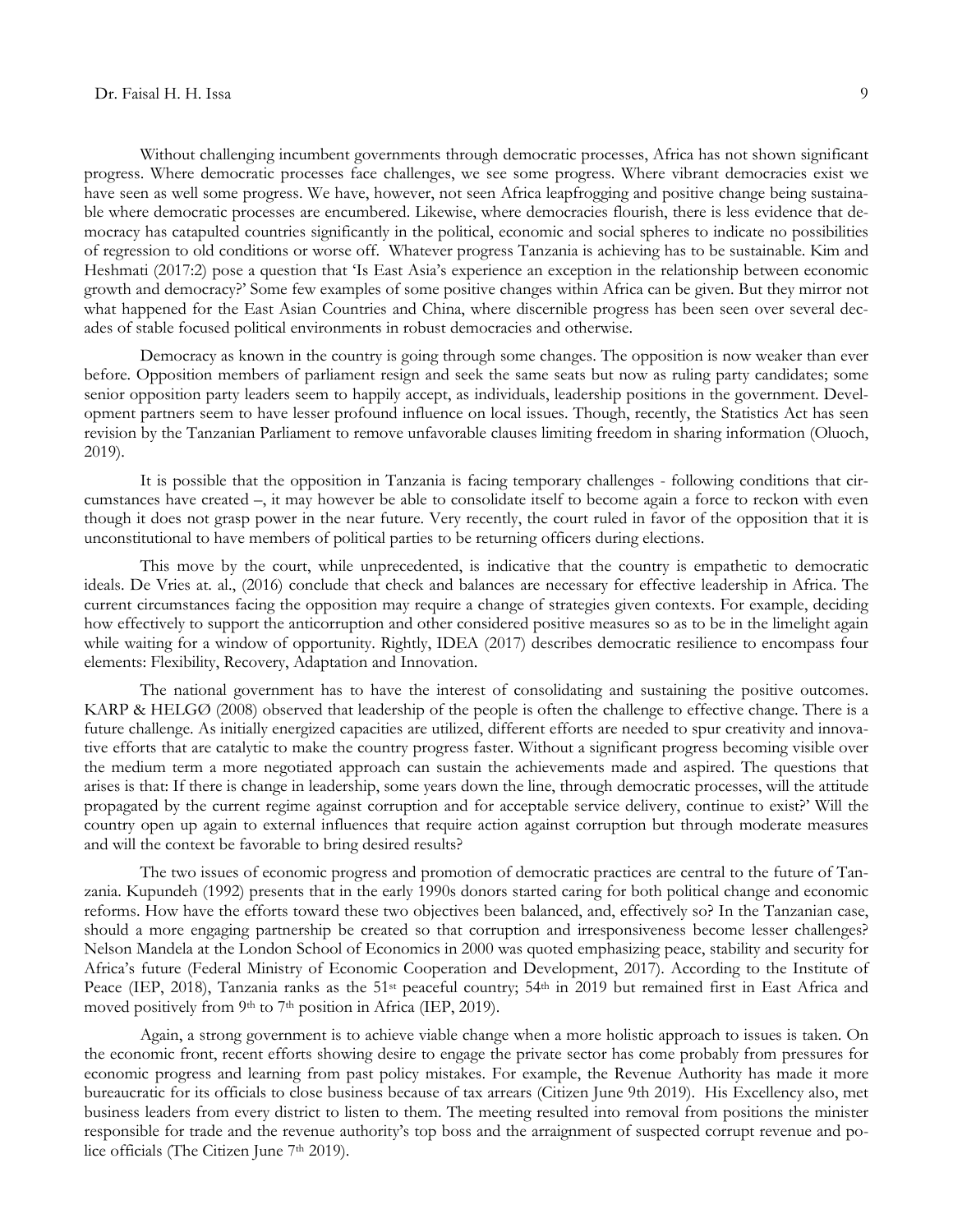A multi-pronged approach to social, economic and political challenges, informed by successes and lived experiences, might be the way forward to future policies and actions. For instance, if we borrow Rumelt"s criteria for evaluating strategies that says when success in one place means failure in another and when changes of personnel does not lead to solved problems, strategies may be incompatible and need to be adjusted (Rumelt, 1993).

# **7. Conclusion**

Tanzania has some unique characteristics that distinguish it from many other countries. Nonetheless, it is similar to other nations in the Continent, as progress in the economic front seems to be incremental steps that are vulnerable to internal and external influences. We have seen democracy and stable governments insulate the country from social and political chaos witnessed in other developing countries. There has been discernible economic progress for more than a decade now; the same can be said about the political context. Such achievements are necessary for sustainable progress. The different governments since independence given circumstances can be said to have shown genuine desire to create the right social economic conditions.

The actions of the incumbent government are largely in line to such a perspective. Democratic processes have been robust in the country that is why Tanzania is leading international observer missions on elections in the continent. At present, Tanzania is positively embracing again some of the ethos earlier cherished, given clear policies on issues of corruption and improved public delivery of services. The check and balance institutions seem to continue to respect democratic processes and can mitigate long term unwarranted outcomes.

Economic progress is an important agenda of the present leadership, though rule enforcements on the medium term will have both positive and negative outcomes. The negative outcomes are undesirable and need to be ameliorated. The issue of concern is how to proceed successfully relative to the important agenda of economic progress, stability, peace and democratic processes.

It is recommended a more holistic approach is essential for positive discernable change to be achieved to record sustainable social and economic progress. The government and its partners have to chart a more trusting relationship that will eventually promote all that is important to all concerned given the national circumstances. Institutional capacities created over several decades have to be strengthened and positively leveraged on to achieve development objectives. As relationships need to be nurtured, so are institutions and capacities that exist for future needs. The institutional capacities created through the different reform programmes and the oversight and check and balance instruments, with significant claim to what Tanzania is and is to become, have to be strengthened and effectively used.

### **8. References**

- Action Against Hunger and IRIS (2017). Overcoming the Challenges of Undernutrition in Tanzania through 2021: Reflecting on trends, questions, and future scenarios for urgent nutrition action. Available at: [https://www.iris-france.org/wp-content/uploads/2017/03/Tanzania-Final-report.pdf.](https://www.iris-france.org/wp-content/uploads/2017/03/Tanzania-Final-report.pdf) (Accessed 17th June 2019).
- Adefaso, H. (2018) Corruption, Political Instability and Development Nexus in Africa: A Call for Sequential Policies Reforms. *MPRA Paper No. 85277*. Available at:

https://mpra.ub.uni-muenchen.de/85277/3/MPRA\_paper\_85277.pdf (Accessed May 2019).

- Anyimadu, A. (2016). Politics and Development in Tanzania Shifting the Status Quo. Available at: [https://www.chathamhouse.org/sites/default/files/publications/2016-03-politics-development-tanzania](https://www.chathamhouse.org/sites/default/files/publications/2016-03-politics-development-tanzania-anyimadu.pdf)[anyimadu.pdf](https://www.chathamhouse.org/sites/default/files/publications/2016-03-politics-development-tanzania-anyimadu.pdf)
- Afrobarometer (2019). Public service delivery in Tanzania: Fewer problems and bribes, improved satisfaction, Afrobarometer. Dispatch No. 271/ 22 Month 2018. Available at: [http://afrobarometer.org/sites/default/files/publications/Dépêches/ab\\_r7\\_dispatchno271\\_service\\_delivery](http://afrobarometer.org/sites/default/files/publications/D�p�ches/ab_r7_dispatchno271_service_delivery_in_tanzania.pdf)
	- [\\_in\\_tanzania.pdf.](http://afrobarometer.org/sites/default/files/publications/D�p�ches/ab_r7_dispatchno271_service_delivery_in_tanzania.pdf) (Accessed 7th May 2019).
- Afrobarometer (2017). In Tanzania, anti-corruption efforts seen as paying dividends, need citizen engagement. Available at: [http://www.repoa.or.tz/images/uploads/AD178-Corruption\\_in\\_Tanzania-Afrobarometer\\_dispatch-](http://www.repoa.or.tz/images/uploads/AD178-Corruption_in_Tanzania-Afrobarometer_dispatch-4dec17.pdf)[4dec17.pdf.](http://www.repoa.or.tz/images/uploads/AD178-Corruption_in_Tanzania-Afrobarometer_dispatch-4dec17.pdf) (Accessed 26th May 2019).
- African Development Bank (2013). Tanzania: Transport Sector Review. Available at: [https://www.afdb.org/fileadmin/uploads/afdb/Documents/Project-and-Operations/Tanzania\\_-](https://www.afdb.org/fileadmin/uploads/afdb/Documents/Project-and-Operations/Tanzania_-_Transport_Sector_Review.pdf) [\\_Transport\\_Sector\\_Review.pdf.](https://www.afdb.org/fileadmin/uploads/afdb/Documents/Project-and-Operations/Tanzania_-_Transport_Sector_Review.pdf) (Accessed 2nd June 2019).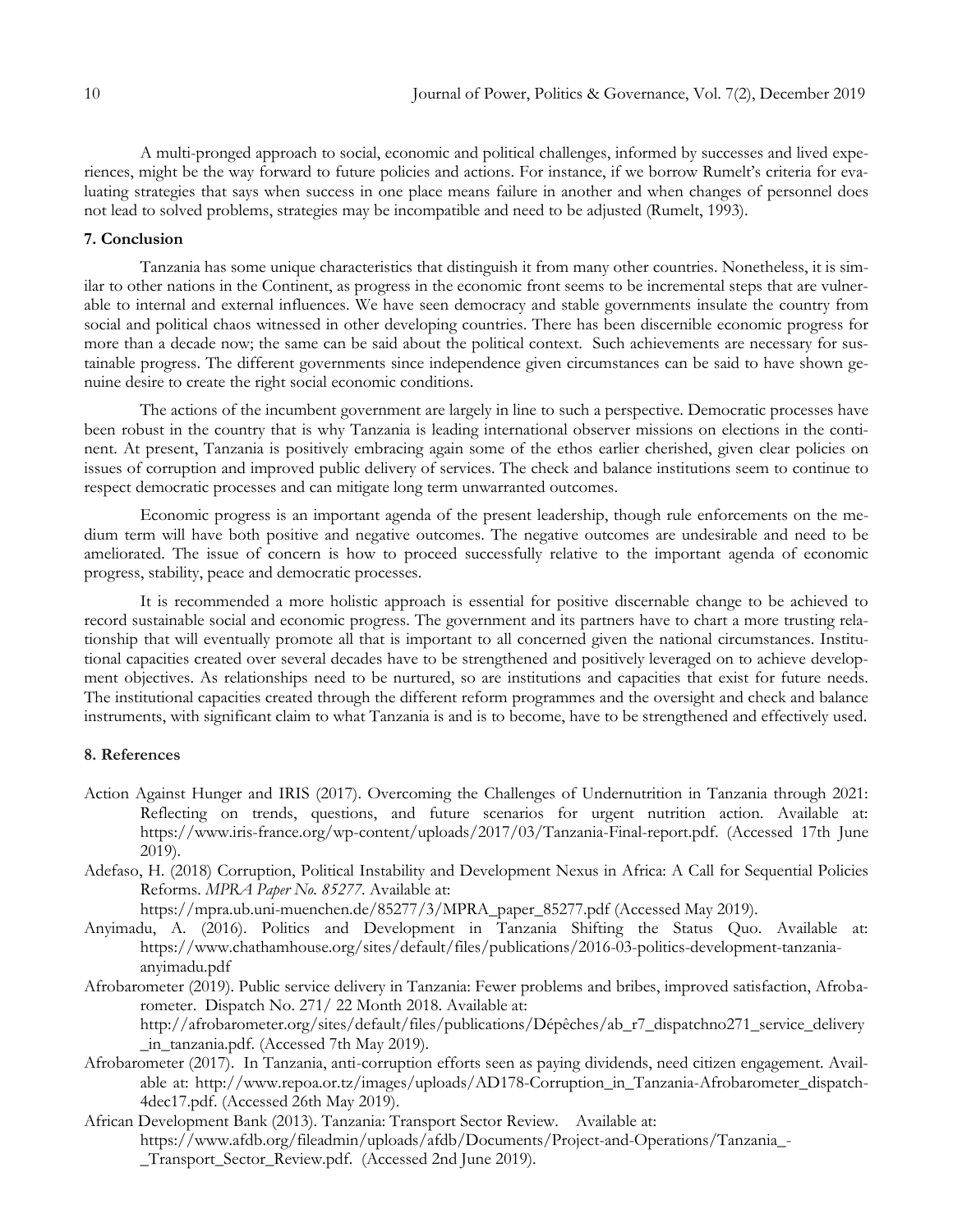- African Union Deploys an Election Observation Mission to the Republic of South Africa (2019). Available at: [https://au.int/en/pressreleases/20190501/african-union-deploys-election-observation-mission-republic](https://au.int/en/pressreleases/20190501/african-union-deploys-election-observation-mission-republic-south-africa)[south-africa.](https://au.int/en/pressreleases/20190501/african-union-deploys-election-observation-mission-republic-south-africa) (Accessible 17th July 2019)
- Avolio, B.J., Bass, B.M., & Jung, D.I. (1997). Replicated confirmatory factor analyses of the multi-factor leadership questionnaire. Binghamton, NY: Center for Leadership Studies, Binghamton University.
- Bank of Tanzania (2018).Bank of Tanzania Annual Report 2017/2018. Available at: [https://www.bot.go.tz.](https://www.bot.go.tz/) (Accessed 16th May 2019).
- Barro, R. (1996). Determinants of Economic Growth: A Cross-Country Empirical Study. NBER Working Paper Series 5698.National Bureau of Economic Research. Available at: <https://www.nber.org/papers/w5698.pdf> . (Accessed 17th July 2019).
- Birkland, T (1997). After Disaster: After Disaster: Agenda Setting, Public Policy, and Focusing Events. George Town University Press, Washington D.C.
- Brennan, James and Burton, Andrew, Lawi, Yus. Dar es Salaam. Histories from an Emerging African Metropolis. Oxford: African Books Collective, 2007. Available at: https://muse.jhu.edu/. (Accessed July 17, 2019).
- Bourgon, J. (2007). Responsive, Responsible and Respected Government: Towards a New Public Administration Theory. International Review of Administrative Sciences, 73 (1).pp. 7-26.
- Burkhart, R and Lewis-Beck, M. (1994). Comparative Democracy: The Economic Development Thesis. American Political Science Review, 88(4), pp. 903-910
- Collins, P. (1974). Decentralization and Local Administration for Development in Tanzania. Africa Today, 21(3), pp. 15-25. Available at: [https://www.jstor.org/stable/4185422.](https://www.jstor.org/stable/4185422) (Accessed 10th July 2019).
- Casey, P. & Castro, P. (2015). Electronic Fiscal Devices (EFDs) an Empirical Study of Their Impact on Taxpayer Compliance and Administrative Efficiency. IMF Working Paper No.15/73. Available at: [https://papers.ssrn.com/sol3/papers.cfm?abstract\\_id=2602673.](https://papers.ssrn.com/sol3/papers.cfm?abstract_id=2602673) ( Accessed 16th May 2019).
- Chibwete, R. and Mkiramweni, N. *(2018). ' PSSSF fully operational as board named'. The Citizen. Available at: https://www.thecitizen.co.tz/news/PSSSF-fully-operational-as-board-named/1840340-4691440-bxfwnj/index.html*
- Chidawali, H. (2017). "PM launches Tatura, new agency to improve rural roads". *The Citizen.* Available at: [https://www.thecitizen.co.tz/news/PM-launches-Tatura--new-agency-to-improve-rural-roads/1840340-](https://www.thecitizen.co.tz/news/PM-launches-Tatura--new-agency-to-improve-rural-roads/1840340-3998244-densqi/index.html) [3998244-densqi/index.html.](https://www.thecitizen.co.tz/news/PM-launches-Tatura--new-agency-to-improve-rural-roads/1840340-3998244-densqi/index.html) (Accessed 1st June 2019).
- Cooksey, B. (2004). Tanzania: Can PRS Succeed Where SAP Failed? HakiElimu Working Paper Series No. 04 .3.HakiElimu. Available at: [https://www.yumpu.com/en/document/read/37078232/tanzania-can-prs](https://www.yumpu.com/en/document/read/37078232/tanzania-can-prs-succeed-where-sap-failed-hakielimu)[succeed-where-sap-failed-hakielimu.](https://www.yumpu.com/en/document/read/37078232/tanzania-can-prs-succeed-where-sap-failed-hakielimu) (Accessed 19th May 2019)
- Development Partner Group (2007). Economic Growth DPG Tanzania Country Brief. Available at: [www.tzdpg.or.tz/.../Country\\_General\\_Brief\\_DPG\\_Sept\\_24\\_2007.doc.](http://www.tzdpg.or.tz/.../Country_General_Brief_DPG_Sept_24_2007.doc) (Accessed 28th May 2019).
- Eilu, E. (2018).Adoption of electronic fiscal devices (EFDs) for [value-added](https://journals.co.za/content/journal/10520/EJC-129d835168) tax (VAT) collection in Kenya and Tanzania : a [systematic](https://journals.co.za/content/journal/10520/EJC-129d835168) review. The African Journal of Information and Communication, pp. 111 –134 (2018). Available at: [http://dx.doi.org/10.23962/10539/26169.](https://dx.doi.org/10.23962/10539/26169) (Accessed 7th June 2019).
- Federal Ministry of Economic Cooperation and Development (2017). *Marshal Plan with Africa*. Available at: [https://www.bmz.de/en/countries\\_regions/marshall\\_plan\\_with\\_africa/contents/index.html.](https://www.bmz.de/en/countries_regions/marshall_plan_with_africa/contents/index.html) (Accessed 21st June 2019).
- Gettleman, J. (2015). "John Magufuli Declared Winner in Tanzania"s Presidential Election".*New York Times*. Available at: [https://www.nytimes.com/2015/10/30/world/africa/tanzania-presidential-election-john-magufuli.html.](https://www.nytimes.com/2015/10/30/world/africa/tanzania-presidential-election-john-magufuli.html) (Accessed 4th June 2019).
- Gray, H. (2015). The Political Economy of Grand Corruption in Tanzania.*African Affairs*, 114 (456) pp. 382-403.
- Harrison, G. (2008). From the Global to the Local? Governance and Development at the Local Level: Reflections from Tanzania. *Journal of Modern African Studies*, 46 (2), pp. 169-189. DOI: 10.1017/S0022278X08003182. (Accessed on 15th July 2019).
- International Monetary Fund (2018). World Economic Outlook: Growth Slowdown, Precarious Recovery. Washington, DC, April.
- International Institute for Democracy IDEA (2017). The Global State of Democracy: Exploring Democracy"s Resilience. Available at: [https://www.idea.int/gsod/files/IDEA-GSOD-2017-REPORT-EN.pdf.](https://www.idea.int/gsod/files/IDEA-GSOD-2017-REPORT-EN.pdf) (Accessed 21st June 2019).
- Institute for Economics and Peace- EIP (2018). Global Peace Index 2018: Measuring Peace in a Complex World. Available at: http://visionofhumanity.org/reports (Accessed 17th June 2019).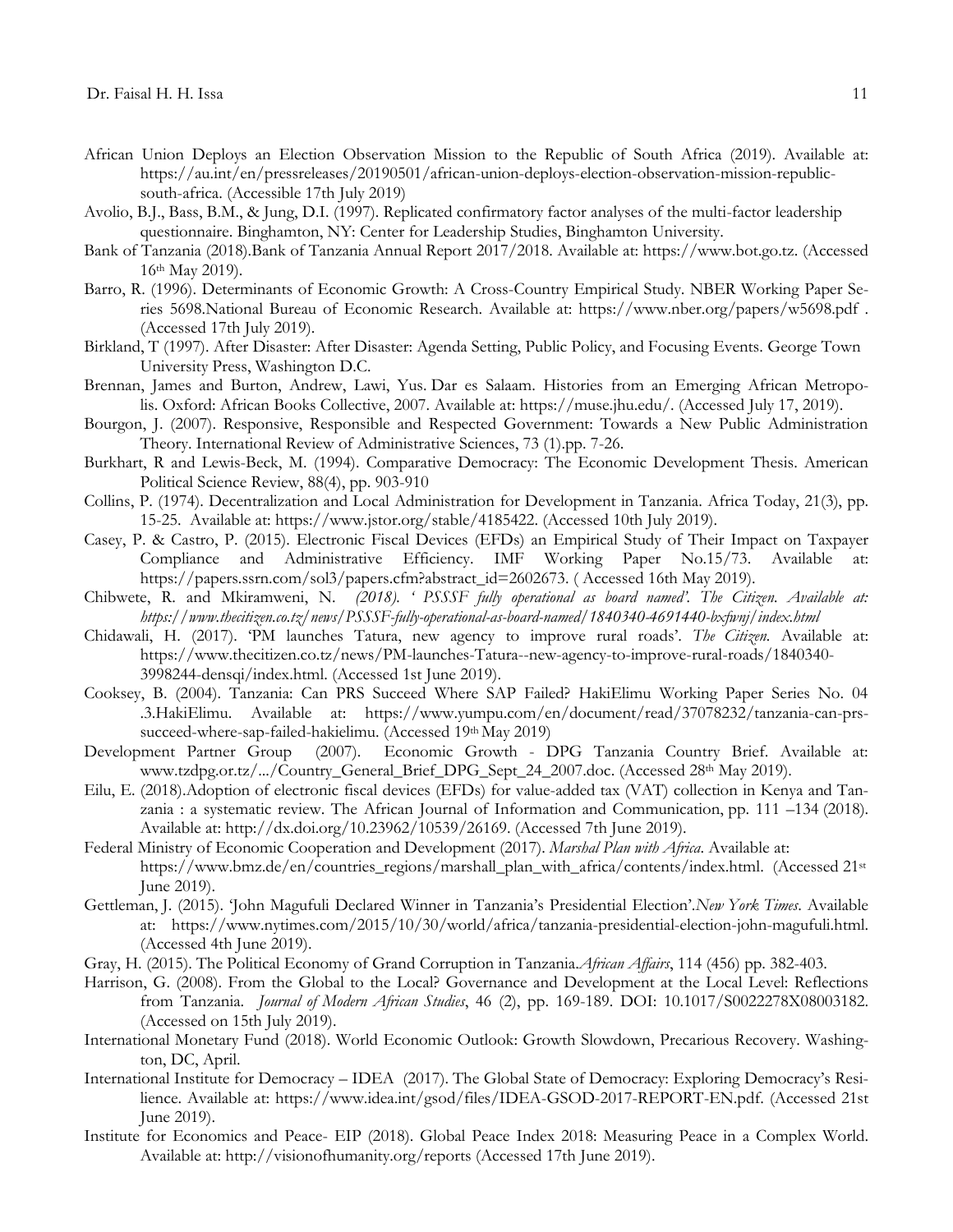- Institute for Economics and Peace- EIP (2019). Global Peace Index 2019: Measuring Peace in a Complex World. Available at: http://visionofhumanity.org/app/uploads/2019/07/GPI-2019web.pdf (Accessed 15th July 2019).
- Issa, F. (2011) Public Sector Human Resource Managers Promoting Professionalism and Implementing the Public Service Charter at The National Level: Facilitating and Inhibiting Factors and Strategic Actions. Available at: <http://unpan1.un.org/intradoc/groups/public/documents/un-dpadm/unpan044803.pdf> (Accessed 20th June 2019).
- JakayaKikwete to lead the Commonwealth observers for Zambia poll. Lusaka Times. Available at:
- <https://www.lusakatimes.com/2016/07/29/jakaya-kikwete-lead-commonwealth-observers-zambia-poll/> .(Accessed 17th July 2019)
- Jaunky, V. (2013). Democracy and Economic Growth in Sub-Saharan Africa: A Panel Data Approach. Empirical Economics, 45(2), pp.987-1008.
- Kingdon, J. (1995) Agenda, Alternatives, and Public Policy. Second Edition. HarperCollins CollegePublishers.
- Kiunsi, P. (2013). A Review of Traffic Congestion in Dar es Salaam City from the Physical Planning Perspective.*Journal of Sustainable Development*; 6, (2), pp. 94-103. Available at: [https://pdfs.semanticscholar.org/f955/5532448481def9ddbed42928c2d4da0b7f49.pdf.](https://pdfs.semanticscholar.org/f955/5532448481def9ddbed42928c2d4da0b7f49.pdf) (Accessed 2nd June 2019).
- Karp, T. and &Helgø, T. (2008). From Change Management to Change Leadership: Embracing Chaotic Change in Public Service Organizations. Journal of Change Management, 8, (1), pp. 85–96.
- Kisangani, E. ( 2006). Economic Growth and Democracy in Africa: Revisiting the Feldstein-Horioka Puzzle. Canadian Journal of Political Science, 39(4), pp.855 -881. Available at: https://www.jstor.org/stable/25166030.(Accessed: 2nd April 2019).
- Kim, N. and Heshmati, A. (2017). The Relationship between Economic Growth and Democracy: Alternative Representations of Technological Change. GLO Discussion Paper, No. 85, Available at:
- [https://www.econstor.eu/bitstream/10419/162733/1/GLO\\_DP\\_0085.pdf.](https://www.econstor.eu/bitstream/10419/162733/1/GLO_DP_0085.pdf) (Accessed 25th May 2019). Kets de Vries, Manfred F.R. and Sexton, Jennifer and Ellen, B. Parker, Destructive and Transformational Leadership in Africa (July 1, 2016).INSEAD Working Paper No. 2016/45/EFE. Available at:
	- SSRN: <https://ssrn.com/abstract=2803042> or [http://dx.doi.org/10.2139/ssrn.2803042](https://dx.doi.org/10.2139/ssrn.2803042)
- Kamuzora and Gilson (2007). Factors influencing implementation of the Community Health Fund in Tanzania.*Journal of Health Policy and Planning*, 22(2), pp. 95-102
- Kpundeh, S. Editor (1992). Democratization in Africa: African Views, African Voices: Summary of Three Workshops. Commission on Behavioral and Social Sciences and Education National Research Council, National Academy Press, Washington, D.C.
- Lipset, S. (1959). Some Social Requisites of Democracy: Economic Development and Political Legitimacy. The American Political Science Review, 53(1), pp.69-105.
- Mamuya, I. (2008). Civil Service Reform: What has gone Wrong? D+C, Development and Cooperation. Available at: <https://www.dandc.eu/en/article/tanzanias-disappointing-reform-programme-public-sector> (Accessed 17th June 2019).
- McAuslan, J. and Ghai, Y. (1966). Constitutional Innovation and Political Stability in Tanzania: A Preliminary Assessment. *Journal of Modern African Studies, 4(4), pp. 479-515*
- Mirondo, R. (2018 ) "Bank of Tanzania approves merger of Postal, Women's banks" The Citizen. Available at: [https://www.thecitizen.co.tz/news/Bank-of-Tanzania-approves-merger-of-Postal-Women-banks/1840340-](https://www.thecitizen.co.tz/news/Bank-of-Tanzania-approves-merger-of-Postal-Women-banks/1840340-4693972-u55pl2/index.html) [4693972-u55pl2/index.html](https://www.thecitizen.co.tz/news/Bank-of-Tanzania-approves-merger-of-Postal-Women-banks/1840340-4693972-u55pl2/index.html) (Accessed 29tth May 2019).
- Mirondo, R. (2017) 'Ngeleja's escrow refund puzzle'. The Citizen. Available at: <https://www.thecitizen.co.tz/News/Ngeleja-s-escrow-refund-puzzle/1840340-4009730-fxfcljz/index.html> (Accessed 10<sup>th</sup> July 2019).
- Mirondo, R. (2019). "Traders welcome TRA decision on closures" The Citizen. Available at: [https://www.thecitizen.co.tz/news/Traders-welcome-TRA-decision-on-closures/1840340-5105260](https://www.thecitizen.co.tz/news/Traders-welcome-TRA-decision-on-closures/1840340-5105260-w25o8gz/index.html) [w25o8gz/index.html.](https://www.thecitizen.co.tz/news/Traders-welcome-TRA-decision-on-closures/1840340-5105260-w25o8gz/index.html) (Accessed June 14th 2019).
- *Masare, A. (2017). 'Rahco, TRL merged to form new corporation'. The Citizen. Available at:*  [https://www.thecitizen.co.tz/news/Rahco--TRL-merged-to-form-new-corporation/1840340-4094946](https://www.thecitizen.co.tz/news/Rahco--TRL-merged-to-form-new-corporation/1840340-4094946-th37yhz/index.html) [th37yhz/index.html](https://www.thecitizen.co.tz/news/Rahco--TRL-merged-to-form-new-corporation/1840340-4094946-th37yhz/index.html) *(Accessed 29th May).*
- Machira, P. (2019) 'RUWASA in full swing, says Government'. *The Guardian*. Available at: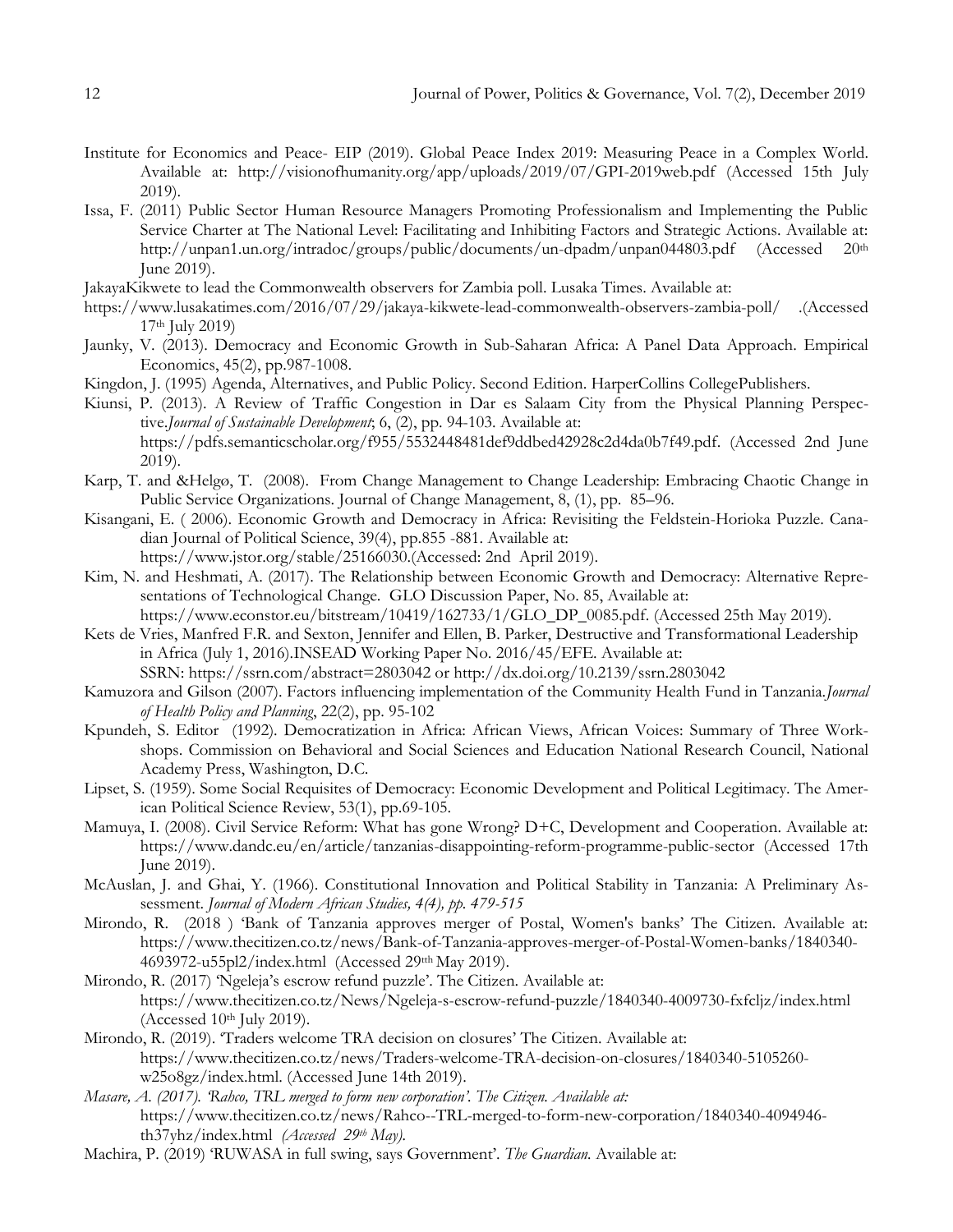[https://ippmedia.com/en/news/ruwasa-full-swing-says-govt.](https://ippmedia.com/en/news/ruwasa-full-swing-says-govt) (Accessed 1st June 2019).

Matandiko, K. and Mbwiga, G. (2019) "JPM sacks district police boss then pardons him after prayer". *The Citizen*. Available at:

[https://www.thecitizen.co.tz/News/Scary-moment-for-OCD-at-Magufuli-Njombe-tour/1840340-5066230](https://www.thecitizen.co.tz/News/Scary-moment-for-OCD-at-Magufuli-Njombe-tour/1840340-5066230-format-xhtml-ybdmj3/index.html) [format-xhtml-ybdmj3/index.html.](https://www.thecitizen.co.tz/News/Scary-moment-for-OCD-at-Magufuli-Njombe-tour/1840340-5066230-format-xhtml-ybdmj3/index.html) (Accessed 10th May 2019).

- Makubi, S. and Issa, F. (2018) [Impact of the Fifth Phase Tanzanian Government Leadership in Promoting Integrity of](http://researchersworld.com/ijms/vol5/issue4_1/Paper_04.pdf)  Public Organizations – [A Case of Tanzania Revenue Authority-Temeke Tax Region.](http://researchersworld.com/ijms/vol5/issue4_1/Paper_04.pdf)*International Journal of Management Studies, 5(4), pp. 29-35.*
- Malanga, A. (2018). "Government earns hundreds of billions in dividends". The Citizen. Available at: [https://www.thecitizen.co.tz/news/Government-earns-hundreds-of-billions-in-dividends/1840340-4678170](https://www.thecitizen.co.tz/news/Government-earns-hundreds-of-billions-in-dividends/1840340-4678170-qof5auz/index.html) [qof5auz/index.html.](https://www.thecitizen.co.tz/news/Government-earns-hundreds-of-billions-in-dividends/1840340-4678170-qof5auz/index.html) (Accessed 26<sup>th</sup> June 2019).
- Malanga, A. (2018). "Government earns hundreds of billions in dividends". The Citizen. Available at: [https://www.thecitizen.co.tz/news/Government-earns-hundreds-of-billions-in-dividends/1840340-4678170](https://www.thecitizen.co.tz/news/Government-earns-hundreds-of-billions-in-dividends/1840340-4678170-qof5auz/index.html) [qof5auz/index.html.](https://www.thecitizen.co.tz/news/Government-earns-hundreds-of-billions-in-dividends/1840340-4678170-qof5auz/index.html) (Accessed 26th June 2019).
- *Masare, A. (2017). 'Rahco, TRL merged to form new corporation'. The Citizen. Available at:*  [https://www.thecitizen.co.tz/news/Rahco--TRL-merged-to-form-new-corporation/1840340-4094946](https://www.thecitizen.co.tz/news/Rahco--TRL-merged-to-form-new-corporation/1840340-4094946-th37yhz/index.html) [th37yhz/index.html](https://www.thecitizen.co.tz/news/Rahco--TRL-merged-to-form-new-corporation/1840340-4094946-th37yhz/index.html) *(Accessed 29th May).*
- New Anti-Corruption ACT (2007).Tanzanian Affairs, Issue 88. Available at: [https://www.tzaffairs.org/2007/09/new-anti-corruption-act/.](https://www.tzaffairs.org/2007/09/new-anti-corruption-act/) (Accessed 17th July 2019).
- Ngowi, H. (2019). Economic Development and Change in Tanzania since Independence: The Political Leadership Factor. *African Journal of Political Science and International Relations*, 3 (4), pp. 259-267.
- Ngawanakilala, F. (2016). "Tanzania says over 10,000 'ghost workers' purged from government payroll". *Reuters*. Available at: https://www.reuters.com/article/us-tanzania-corruption/tanzania-says-over-10000-ghost-workerspurged-from-government-payroll-idUSKCN0Y70RW
- Nkwame, M. (2017). "Tanzania: World Class Roads for Cities On Cards". *Daily News*. Available at:
	- <https://allafrica.com/stories/201705050247.html> (Accessed 2nd June 2019).
- OECD (2013). "Overview of progress and policy challenges in Tanzania", in *OECD Investment Policy Reviews: Tanzania 2013*, OECD Publishing. [http://dx.doi.org/10.1787/9789264204348-6-en.](http://dx.doi.org/10.1787/9789264204348-6-en) (Accessed 15th June 2019).
- Oluoch, F. (2019). "Tanzania Bows to Pressure to Amend Law On Statistics".*TheEastAfrican*. Available at: [https://allafrica.com/stories/201907080044.html.](https://allafrica.com/stories/201907080044.html) (Accessed 19th June 2019).
- Overhaul TRA systems, analysts urge (2019). The Citizen. Available at: [https://www.thecitizen.co.tz/news/1840340-](https://www.thecitizen.co.tz/news/1840340-5150338-8r5gh9/index.html) [5150338-8r5gh9/index.html](https://www.thecitizen.co.tz/news/1840340-5150338-8r5gh9/index.html) (Accessed 17th June 2019).
- PCCB pursuing TRA and Police officers over corruption allegations (2019).*The Citizen*. Available at: [https://www.thecitizen.co.tz/news/1840340-5151696-8r68b2/index.html.](https://www.thecitizen.co.tz/news/1840340-5151696-8r68b2/index.html) (Accessed 7th July 2018).
- Problems with alternatives after plastic bags ban in TZ (2019). The Citizen. Available at: [https://www.thecitizen.co.tz/news/1840340-5141590-8qjnm4/index.html.](https://www.thecitizen.co.tz/news/1840340-5141590-8qjnm4/index.html) (Accessed 17th July 2019).
- Ramadhan, A., Jian, Z., Henry, K, and Pacific, Y. (2016). Does Political Stability Accelerate Economic Growth in Tanzania? A Time Series Analysis. Global Business Review, 17(5), pp. 1026-1036.
- Rumelt, R. (1993). Evaluating Business Strategy. Available at: [https://pdfs.semanticscholar.org/1abe/519e6129da80a1c97c8f9ee659720c46d871.pdf.](https://pdfs.semanticscholar.org/1abe/519e6129da80a1c97c8f9ee659720c46d871.pdf) (Accessed 12th July 2019).
- Shearlaw, M. (2014).'Africa should stop blaming history for its economic problems' is Obama right?" *The Guardian*. Available at: [https://www.theguardian.com/world/2014/jul/30/-sp-obama-africa-colonial-excuses-poll.](https://www.theguardian.com/world/2014/jul/30/-sp-obama-africa-colonial-excuses-poll) (Accessed 12th May 2019).
- Ruguyamheto, J. (2005) Reforming the Public Service in Tanzania: A Critical Prerequisite to Economic Growth, Wealth Creation And Poverty Reduction. A Paper Presented at the 26th AAPAM Annual Roundtable Conference. Available At: [http://unpan1.un.org/intradoc/groups/public/documents/aapam/unpan025720.pdf.](http://unpan1.un.org/intradoc/groups/public/documents/aapam/unpan025720.pdf) (Accessed 15th May 2019).
- Sundet, G. (2004) Public Expenditure and Service Delivery Monitoring in Tanzania: some international best practices and a discussion of present and planned Tanzanian initiatives. Hakielimu, Working paper series No. 7. Available at: [http://hakielimu.org/files/publications/document73pub\\_expend\\_servc\\_deliv\\_en.pdf.](http://hakielimu.org/files/publications/document73pub_expend_servc_deliv_en.pdf) (Accessed May 10th 2019).